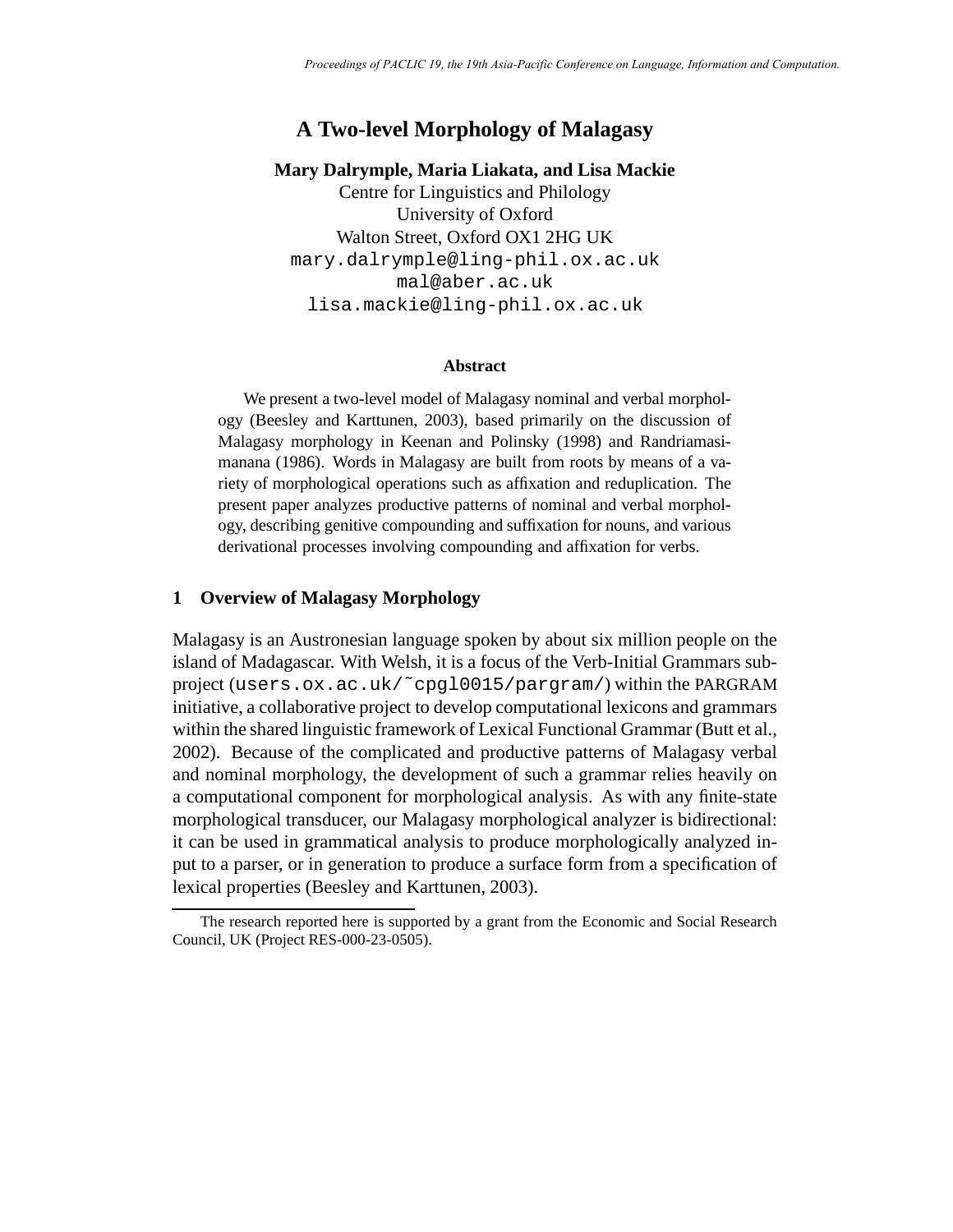As Keenan and Polinsky (1998) note, there is very little inflectional morphology in Malagasy: there is no verb agreement or nominal inflection for agreement features, for example. Keenan and Polinsky (1998) analyze certain alternations in deictic forms and demonstratives as inflection, but since the forms involved form a small closed class, we treat these forms by listing them in the lexicon. The morphological analyzer described here handles many of the productive cases of nominal and verbal derivational morphology.

In the following, we describe our treatment of affixal verbal morphology and genitive compounding. These phenomena are treated within the framework of two-level morphology and implemented using the Xerox finite-state tools LEXC and XFST (Beesley and Karttunen, 2003). Malagasy also has reduplicative morphological processes, in which a new root is formed by reduplicating part or all of a basic root. It is well-known that reduplication requires special treatment in a finite-state morphological model. Although the COMPILE-REPLACE algorithm described by Beesley and Karttunen (2000; 2003) provides a means of treating these cases, we have not yet addressed the problem of reduplication in our morphological analyzer.

Malagasy roots may have one or more syllables; most roots are regular or 'strong', and have penultimate stress if they are multisyllabic. Three-syllable roots take penultimate stress unless they end in one of the 'weak syllables' *na/ny, ka, tra*, in which case they usually receive antepenultimate stress and are called 'weak roots' (Keenan and Polinsky, 1998). In our analysis roots are assumed to be strong unless they are either guessed trisyllabic roots ending in a weak syllable or listed in the lexicon as weak.

Our Malagasy morphological lexicon contains a large number of root forms, since, as we will see, the properties of many roots are idiosyncratic and must be individually specified. However, we also allow for guessed roots, defined in terms of permissible root patterns; these roots are marked with the tag +Guess, and are permitted, though dispreferred, in syntactic analysis. We define Syllable (Syll) as in (1); this allows the definition of weak guessed roots as consisting of two syllables followed by one of the weak endings *na, ka, tra*. Strong guessed roots are then defined as consisting of one to four syllables, and subtracting the weak root patterns:

(1) Syll =  $[(Nasal) ([t|d])$  Consonant) (Vowel) Vowel]; WeakKTRoot =  $[Sy1]^2$  [[[T|t]  $[R|r]$ [K|k]]  $[A|a]$ ]]; WeakNRoot =  $[Syll^2][N|n][A|a]]$ ;  $StrongRoot = [Syll^{2}1,4] - [WeakKTRoot|WeakNRoot]$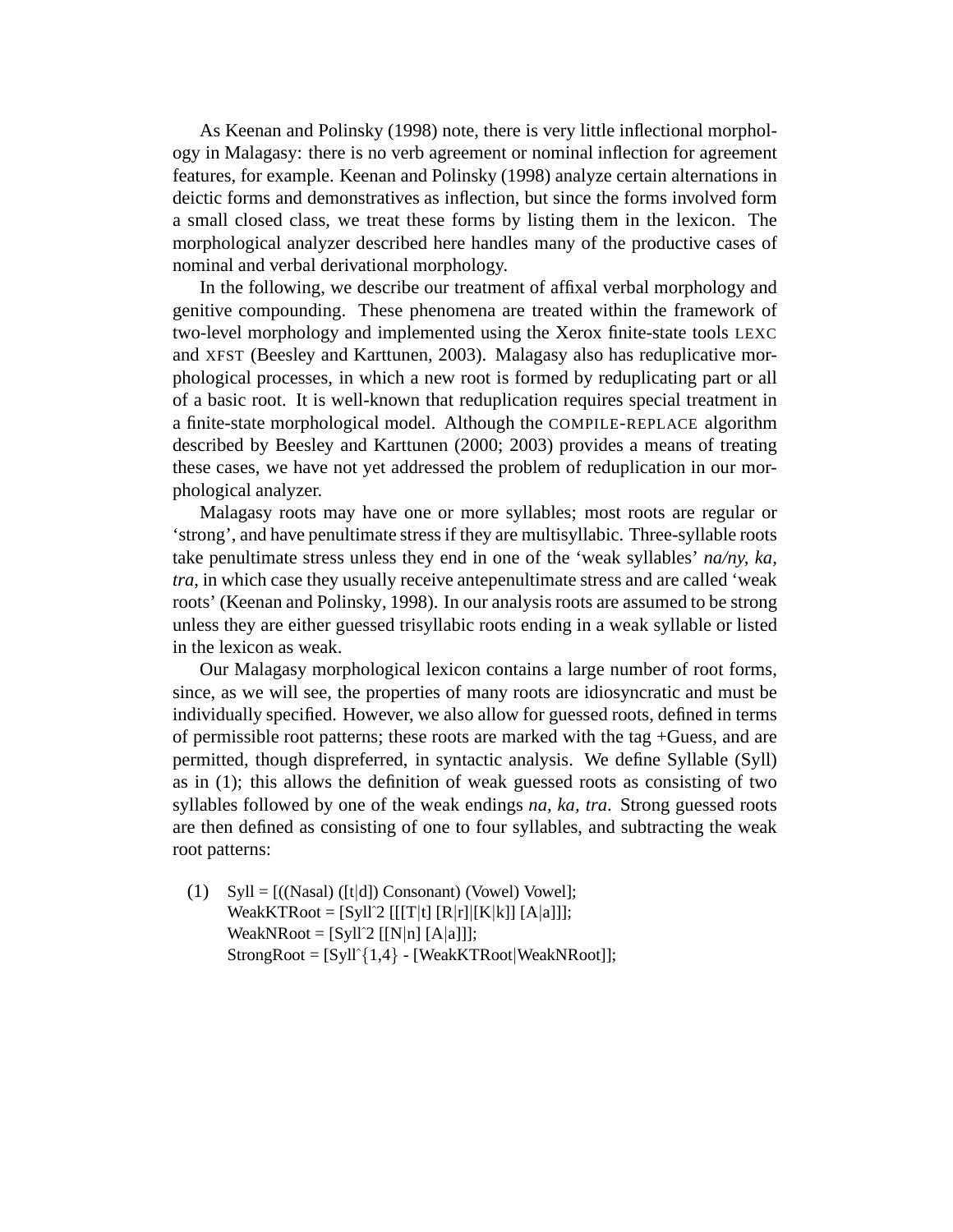### **2 Genitive compounding**

Our analysis of verbal and nominal morphology closely follows the exposition of Keenan and Polinsky (1998). Nominal morphology consists mainly in the formation of genitive compounds.<sup>1</sup> These are of the form Head+NP<sub>gen</sub>, where the Head can be any of the following: noun (in which case  $NP_{gen}$  expresses the possessor), passive verb (NP<sub>gen</sub> is the agent), preposition (the NP<sub>gen</sub> is the prepositional object) or adjective (the  $NP_{gen}$  is an agent or indirect cause). In such expressions, the head and the  $NP<sub>gen</sub>$  are concatenated, and the concatenation is regulated by rules referring to properties of the final syllable in the head and the first syllable in  $NP_{gen}$ .

## **2.1 Compounding rules**

The following rules handle alternations in the final and first syllables of the Head and  $NP_{gen}$  respectively. The hyphen and apostrophe are part of Malagasy orthography.

- 1. Head is weak, that is, ends in one of *ka*, *tra*, *na*
	- (a)  $NP_{gen}$  begins with a vowel Vo:  $CV + Vo \rightarrow C'Vo$  (remove final vowel in Head and concatenate)
	- (b)  $NP_{gen}$  begins with a consonant C with corresponding stop consonant S:

i) Head ends in *na*: Vna + C  $\rightarrow$  Vn-S (S not bilabial), or  $Vna + C \rightarrow Vm-S$  (S bilabial) ii) Head ends in *ka* or *tra*:  $V\{ka|tra\} + C \rightarrow V-S$ 

- 2. Head is not weak:
	- (a)  $NP_{gen}$  begins with a vowel Vo:  $CV + Vo \rightarrow CVn'Vo$  (prefix *n'* and concatenate)

<sup>1</sup>Other nominal morphological processes involve cases of insertion of verbs, adjectives and nouns into nouns (the latter for the formation of compound nominals). These cases are not dealt with in the present work.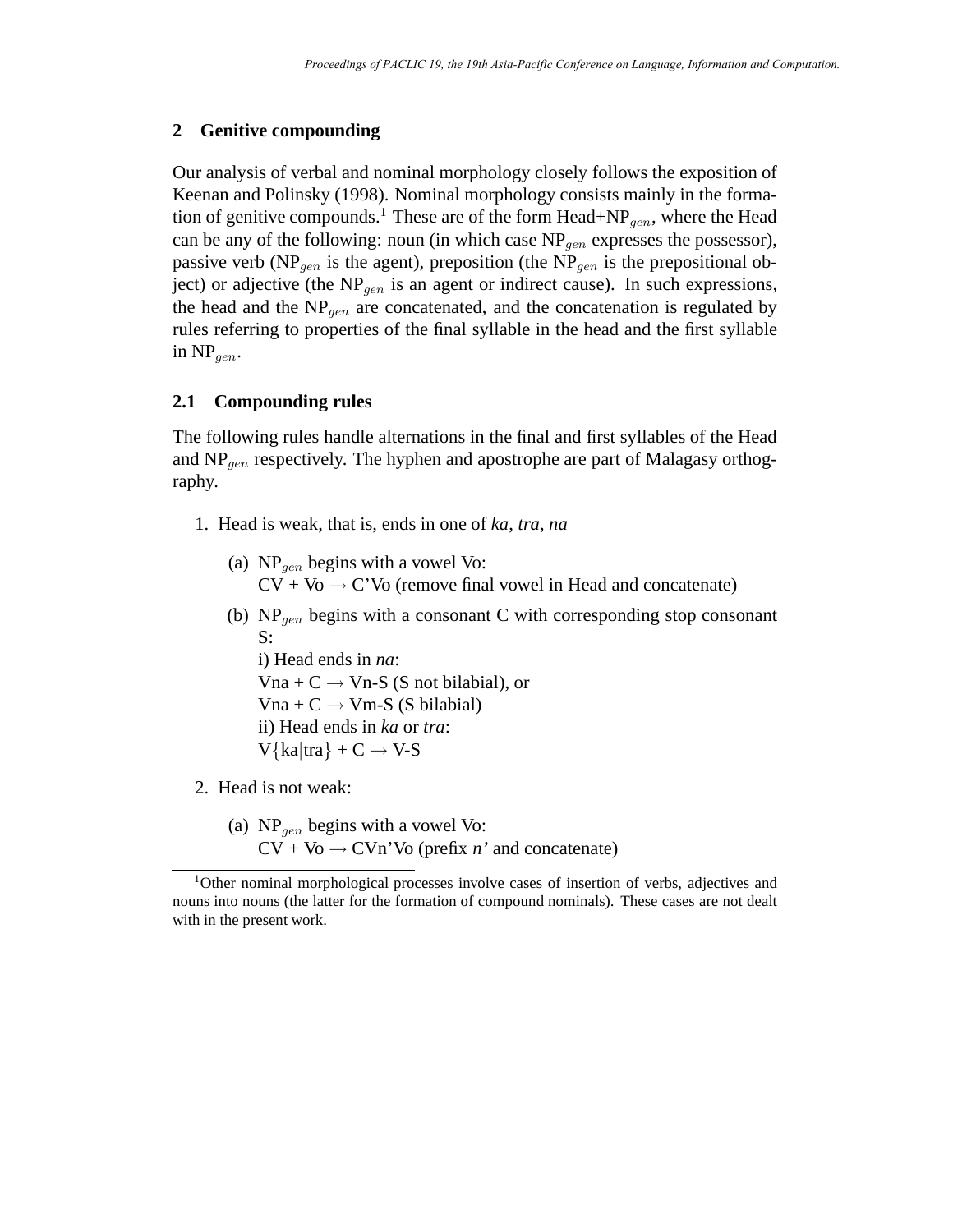(b)  $NP_{gen}$  begins with a consonant Co with corresponding stop consonant  $S^{\mathcal{L}}$  $CV + Co \rightarrow CVn-S$  (S not bilabial), or  $CV + Co \rightarrow CVm-S$  (S bilabial)

Similar to noun genitive expressions are pronominal suffixed genitives. If the head ends in a non-weak syllable or *na*, then the GEN1 suffixes are attached to the head. Otherwise, the GEN2 suffixes are attached.

| person      | suffix GEN1 | suffix GEN2 |
|-------------|-------------|-------------|
|             |             |             |
| lsg.        | ko          | ∩           |
| $2$ sg.     | nao         | ao          |
| 3sg.or pl   | ny          | ny          |
| 1pl., incl. | ntsika      | tsika       |
| 1pl., excl. | nay         | ay          |
| $2p1$ .     | nareo       | areo        |

## **2.2 Implementation**

The rules governing genitive expressions are quite regular and consistent. The morphology of such expressions is modelled by the Xerox finite-state calculus, with a lexicon written in LEXC and more general orthographic and phonological rules written in XFST (Beesley and Karttunen, 2003). The LEXC lexicon is a finitestate transducer which specifies a relation between an Upper 'lexical' string and a Lower 'surface' string for a form. Roots and affixes are organized into sublexicons according to their phonological and prosodic properties, e.g. whether the root is weak or strong. The lexicon also specifies possibilities for transitions when a particular form is encountered.

For example, the noun root *akanjo* 'clothes' is listed in the Noun sublexicon with continuation class Nstrong, indicating that it takes strong root suffixes listed in the Nstrong sublexicon. The Nstrong sublexicon adds the +Noun tag to the lexical/Upper side of the transducer, and specifies the StrongSuff continuation class. The StrongSuff lexicon permits the form to terminate with no suffixation, or alternatively allows genitive suffixation. For example, the transducer relates the Lower string, the unsuffixed noun *akanjo*, to the morphologically analyzed lexical/Upper string which forms the input to syntactic analysis: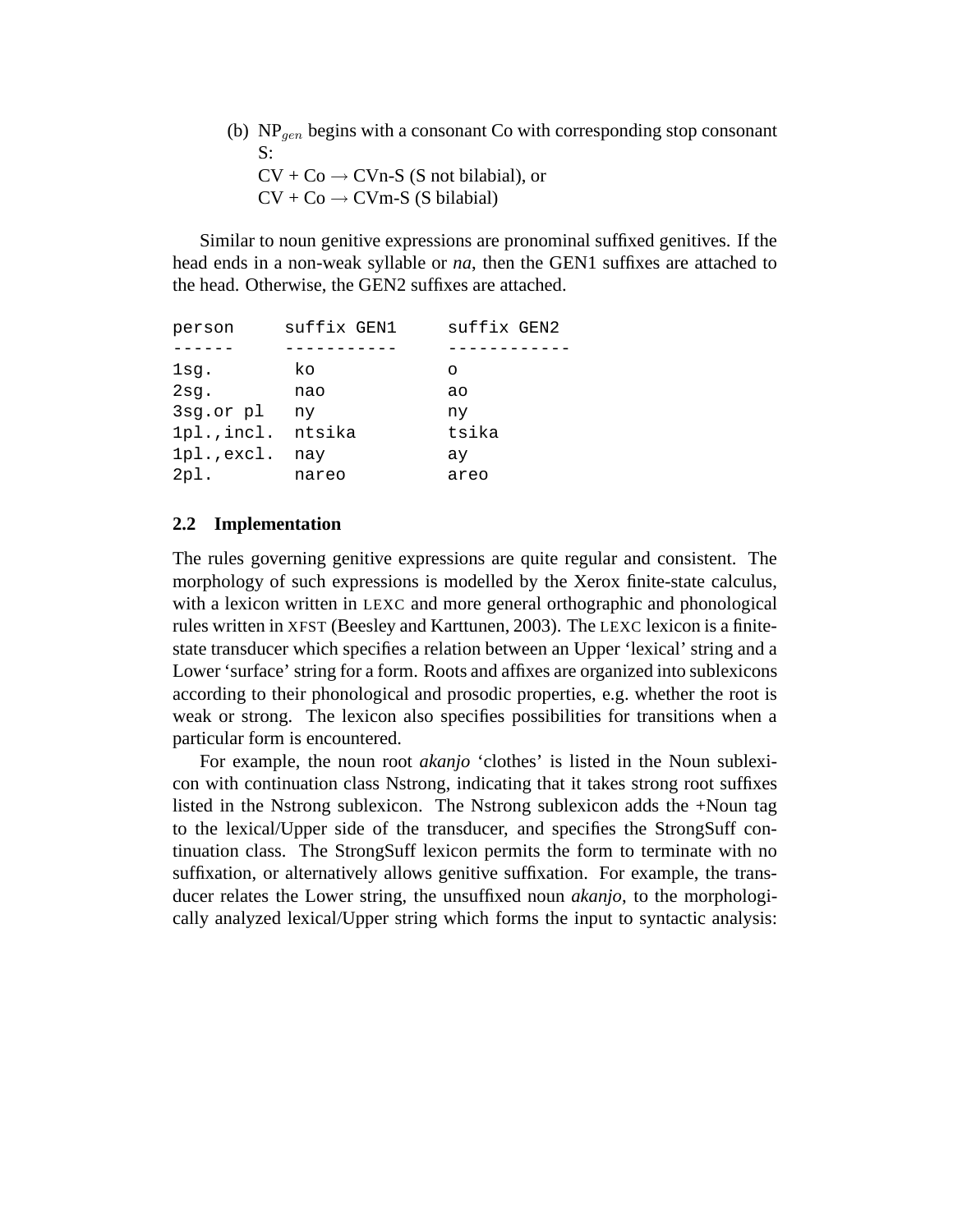(2) LEXC transducer: Upper: akanjo +Noun Lower: akanjo 'clothes'

The related form *akanjoko* 'my clothes' is analyzed with the StrongSuff continuation class allowing pronominal genitive suffixation, relating the suffix *ko* on the surface/Lower side to the tag +1SgGen on the lexical/Upper side:

(3) LEXC transducer: Upper: akanjo +Noun +1SgGen Lower: akanjoko 'my clothes'

However, the LEXC lexicon on its own is not sufficient for modelling all entries and their combinations. As illustrated above, we also need a set of XFST rules to cater for phonological and orthographic alternations induced by morphological operations. These rules apply irrespective of the individual entries to be combined, and are controlled by tags introduced by LEXC to control the alternations. These tags, which were not shown in (2) or (3), are orthographically distinguished from the lexical tags of the LEXC transducer by the use of a carat 'ˆ'. The XFST rules define an XFST transducer, which is composed with the LEXC transducer in full morphological analysis. We illustrate with the genitive compound *akanjon-olona* 'a person's clothes':

(4) Lexical: akanjo +Noun +GEN+ olona +Noun Surface: akanjon-olona 'a person's clothes'

The XFST transducer is defined by a series of rules, the first of which recognises the hyphen '-' in the surface form *akanjon-olona* as a signal of genitive compounding and relates the hyphen in the surface string to the tag +GEN+. The next rule adds *n* to a strong root when it is followed by +GEN+ and a nonbilabial consonant:

(5)  $\left[.. \right] \rightarrow n \parallel$   $\hat{S}$ trongRoot +GEN+ \[Bilabial]

XFST also defines cleanup rules to remove tags such as ˆStrongRoot. Thus, the XFST transducer relates the following two strings: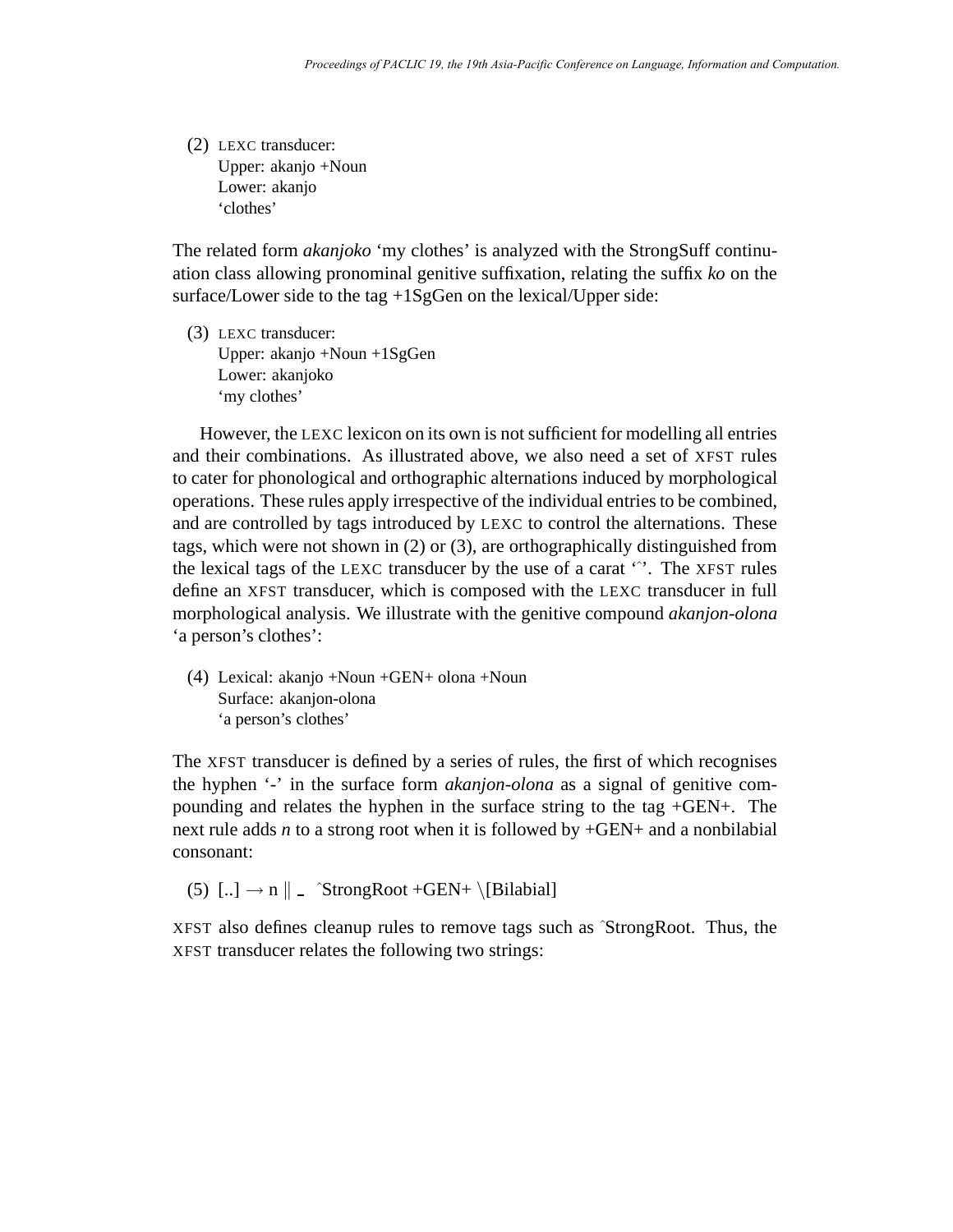|          | $(6)$ XFST Upper: akanjo StrongRoot +GEN+ olona |
|----------|-------------------------------------------------|
| Surface: | akanjon-olona                                   |
|          | 'a person's clothes'                            |

When the XFST transducer is composed with the LEXC transducer, the result is:

| $(7)$ Lexical:             | $akanjo + Noun + GEN + olona + Noun$ |
|----------------------------|--------------------------------------|
| LEXC Lower $=$ XFST Upper: | akanjo StrongRoot +GEN+ olona        |
| Surface:                   | akanjon-olona                        |
|                            | 'a person's clothes'                 |

Our current treatment of genitive compounding depends on the presence of the hyphen or apostrophe to signal the compound boundary; however, in a minority of cases genitive compounding involves only concatenation of roots, and is not signaled by special punctuation. We have left the treatment of these forms for future work, since we are unsure how the treatment of such forms will interact with the guesser that we have introduced for forms that do not appear in the LEXC lexicon.

## **3 Verbal morphology**

Malagasy exhibits rich and complex verbal morphology. Verbs are classified according to the case of their arguments: nominative, accusative and genitive. Verbs which take a genitive complement are non-active verbs, a category which includes passive verbs and circumstantial verbs. Passive verbs are formed in three different ways, each corresponding to different semantics. The following discussion follows Keenan and Polinsky (1998), though simplifying somewhat.

First, there are a small number of root passives, that is, roots which are passive verbs. These refer more to the result than the process. The LEXC transducer encodes the schematic relation for passive roots in Figure 1, which is very similar to patterns for noun roots with optional genitive compounding. ROOT represents the form of the passive root. ROOTTYPE is one ofˆStrongRoot,ˆWeakKTRoot or ˆWeakNRoot; this information is needed by the XFST rules to control certain morphological alternations. (GEN) represents optional genitive compounding with the agent argument of the passive verb. An example for the root passive *haino* 'be listened to' is:

(8) Lexical: haino +Verb +1SgGen Surface: hainoko 'be listened to by me'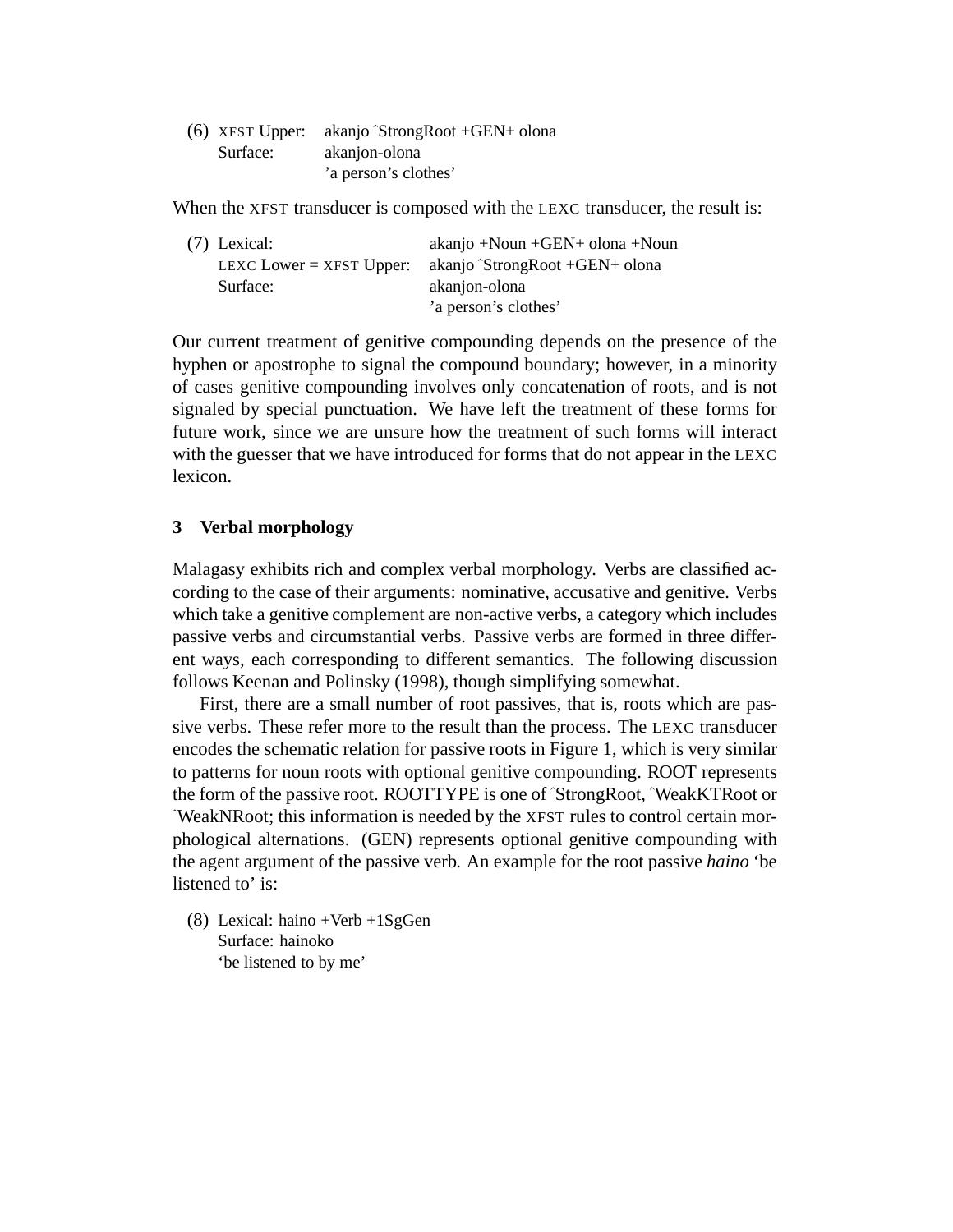#### **Passive roots**

ROOT +Verb (GEN) ROOT ROOTTYPE ...

#### **Suffix passives**

TENSE (Caus) ROOT +Verb (C)VnaPass (GEN|IMP) ... amp ROOT ROOTTYPE (C)ina/ana ...

#### **Prefix passives**

VTPass ROOT +Verb (GEN|IMP) voa/tafa ROOT ROOTTYPE ...

# **Circumstantial form**

TENSE (Caus)(ACTIVE) ROOT +Verb (C)VnaPass ... amp i/an ROOT ROOTTYPE (C)ina/ana

#### **Active Verbs**

```
(TENSE|NOM) [(Recip)(Caus)][ACTIVE PassROOT|NullPrefROOT] +Verb (IMP)
... if amp i/an PassROOT|NullPrefROOT ROOTTYPE ...
```
Figure 1: Verbal patterns

As above, the LEXC transducer is composed with the XFST transducer, which performs necessary adjustments as the morphemes are concatenated.

The largest category of passive verbs are suffix passives. These are formed by the suffixation of *ina* or *ana* to a root, which is usually preceded by a rootdependent consonant epenthesis  $C<sup>2</sup>$ . They can be prefixed by a tense prefix TENSE, denoting past or future, optionally followed by a causal prefix *amp*. This form can also undergo genitive compounding or imperative suffixation.

A third type of passive is prefix passives. These are formed by prefixing a root with any of *a*, *voa*, *tafa*. Passives in *a* refer to the process rather than the result, and usually their subject functions as an instrument. Imperative is formed by prefixing with *a* and adding the corresponding passive imperative suffix. Passives in *voa/tafa* refer to the end result rather than the process and have a perfective

<sup>&</sup>lt;sup>2</sup>The root may have a passive meaning, but this is not necessarily the case.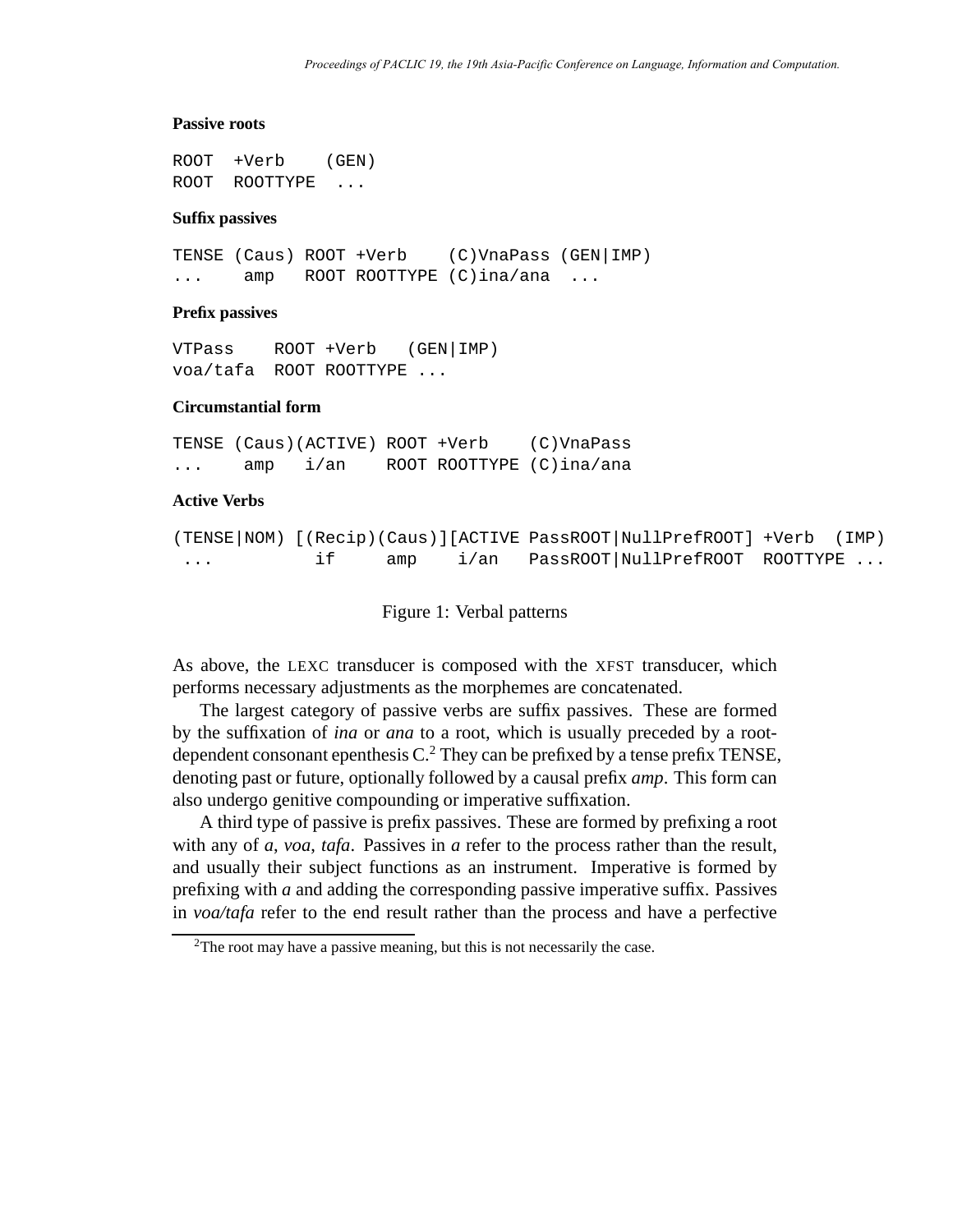meaning. *voa/tafa* passives may not be prefixed by a tense prefix, while *a* passive does take a tense prefix.

In the circumstantial form of a verb, an oblique argument or adjunct of an active verb is made the subject. The circumstantial is built from roots prefixed by primary active affixes *i, an* and secondary active affixes *ank(a), amp* by means of the suffixation -Cana, where C is the root-specific epenthetic consonant mentioned above in the context of suffix passives. Tense is marked in the same way as for suffix passives.

There are a few active verb roots, but the majority of active verbs are derived from roots by means of the active prefixes *i, an*. Genitive suffixing is not allowed, but the formation of imperatives is possible: present tense (*m*) actives take suffix *a*, where consonant mutation and epenthesis -(C)a apply. If no epenthetic consonant intervenes, they fuse *a* imperative with root final *a*. Active verbs can be marked for tense via a tense prefix TENSE (distinguishing past, present, and future). They can also receive a prefix for causality and reciprocation. The active verb roots may be null prefix or they can be prefixed by the active prefixes *ank-/amp*.

## **3.1 Implementation**

As discussed above, the LEXC lexicons contain information about subclasses of individual roots as well as more general structural information regarding verb forms. For example, suffixed passives are formed on the basis of a tense prefix sublexicon which contains separate past, present and future prefixes, including a  $\text{TNS}^{\text{c}}$  tag to control morphological alternations with overt tense prefixes:

| LEXICON Tense        |        |
|----------------------|--------|
| $PresentTense +: 0$  | Cause; |
| PastTense+:no^TNS^   | Cause; |
| FutureTense+:ho^TNS^ | Cause; |

The lexicon VPassRoot represents the passive verbs: passive roots, verbs derived from other listed roots, or guessed passive verbs ending in either a strong or weak syllable:

```
LEXICON VPassRoot
```

|                                       | PassiveRoot; |
|---------------------------------------|--------------|
|                                       | OtherRoot;   |
| <strongroot +guess:0=""></strongroot> | VPassStrong; |
| <weakktroot +guess:0=""></weakktroot> | VPassKTWeak; |
| $\leq$ WeakNRoot +Guess: 0>           | VPassNWeak;  |
|                                       |              |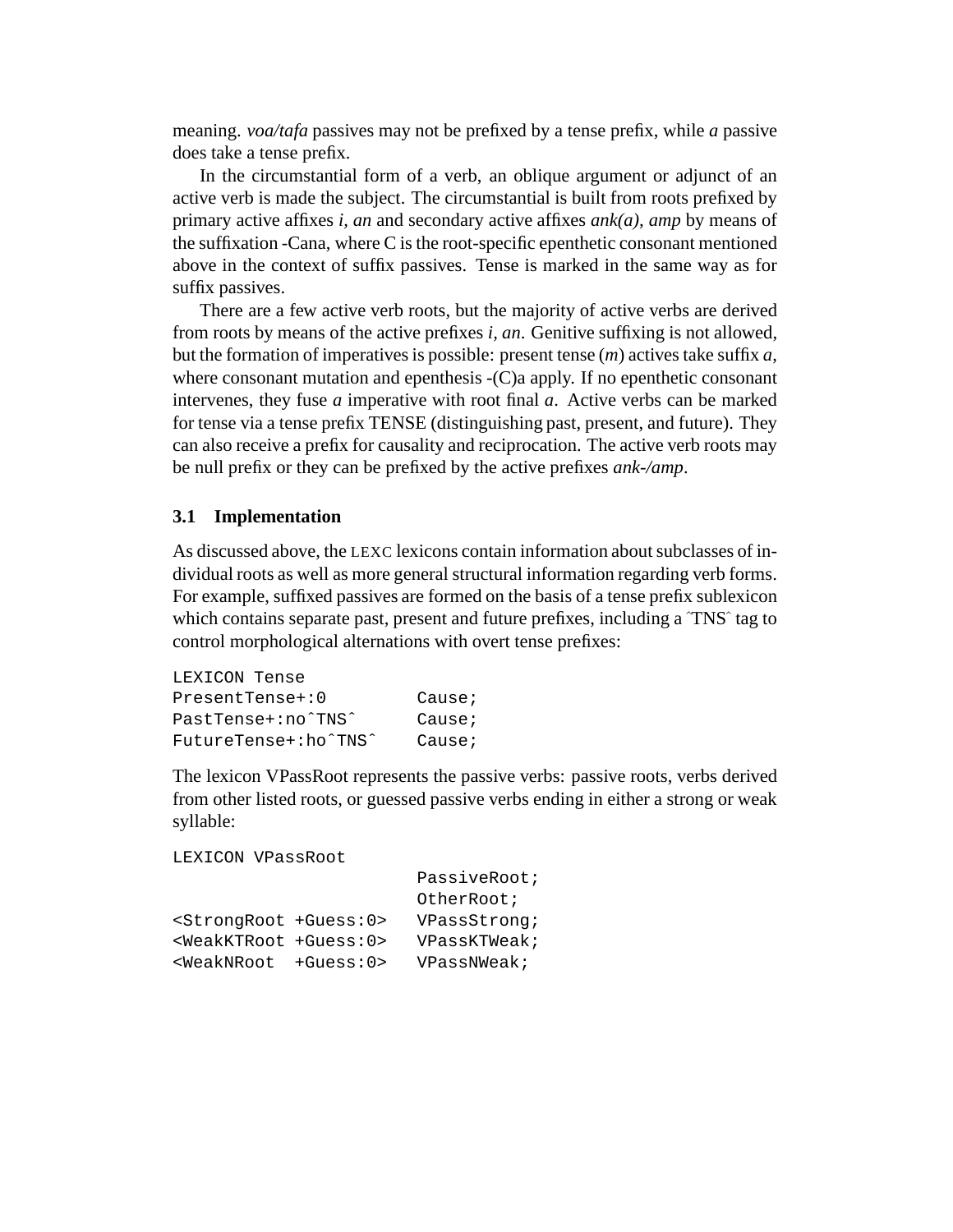Roots are listed in the lexicon with information about the continuation classes of their suffixes, as in the following:

LEXICON PassiveRoot haino StrongSuff; ! be heard LEXICON OtherRoot fantatra TR2RWeak; !be known

In this example *haino* is a passive root; its continuation class indicates that it is a member of the class of strong roots. In contrast, *fantatra* is a weak root with final syllable *tra*, where the TR2RWeak continuation class indicates that the *tra* suffix for this root is replaced with *r* during passive suffixation or the formation of imperatives. Thus, the passive form corresponding to *fantatra* is *fantarina*.

As above, the XFST rules deal with surface phenomena such as syllable deletion and consonant and vowel epenthesis, which take place during affixation. In the previous example, the continuation class TR2RWeak is used with roots where the weak final root syllable *tra* is converted to *r* during passive suffixation or the formation of imperatives. Other weak roots convert *tra* to one of a number of other consonants which must be lexically specified for each root. One way of handling these alternations would be to have a continuation class for each of the possible combinations of suffixes and final syllables of roots. Thus, even though there are only two passive suffixes *ina/ana*, we would need separate continuation classes for the formation of passives for weak roots ending in *tra* where *tra* is transformed to  $r, f, t$ , or other consonants.

However, this would result in an over-sized, untidy lexicon. Instead, we keep a small number of continuation classes corresponding to possible suffixes, and signal the final syllable root transformations by means of tags referenced by rules of the XFST transducer. These tags provide the context for the application of XFST rules for the various cases of epenthesis, deletion and transformation. For instance, the TR2RWeak continuation class is defined in the following way:

```
LEXICON TR2RWeak
+Verb:ˆWeakKTRootˆFtr2r PassSuff;
+Verb:ˆWeakKTRootˆFtr2r PassImpSuff;
+Verb:ˆWeakKTRootˆFtr2r ActImpSuff;
```
The feature ˆFtr2r is referred to by the XFST rule in (9), which transforms *tra* to *r* if the *tra* syllable is followed by the feature ˆFtr2r.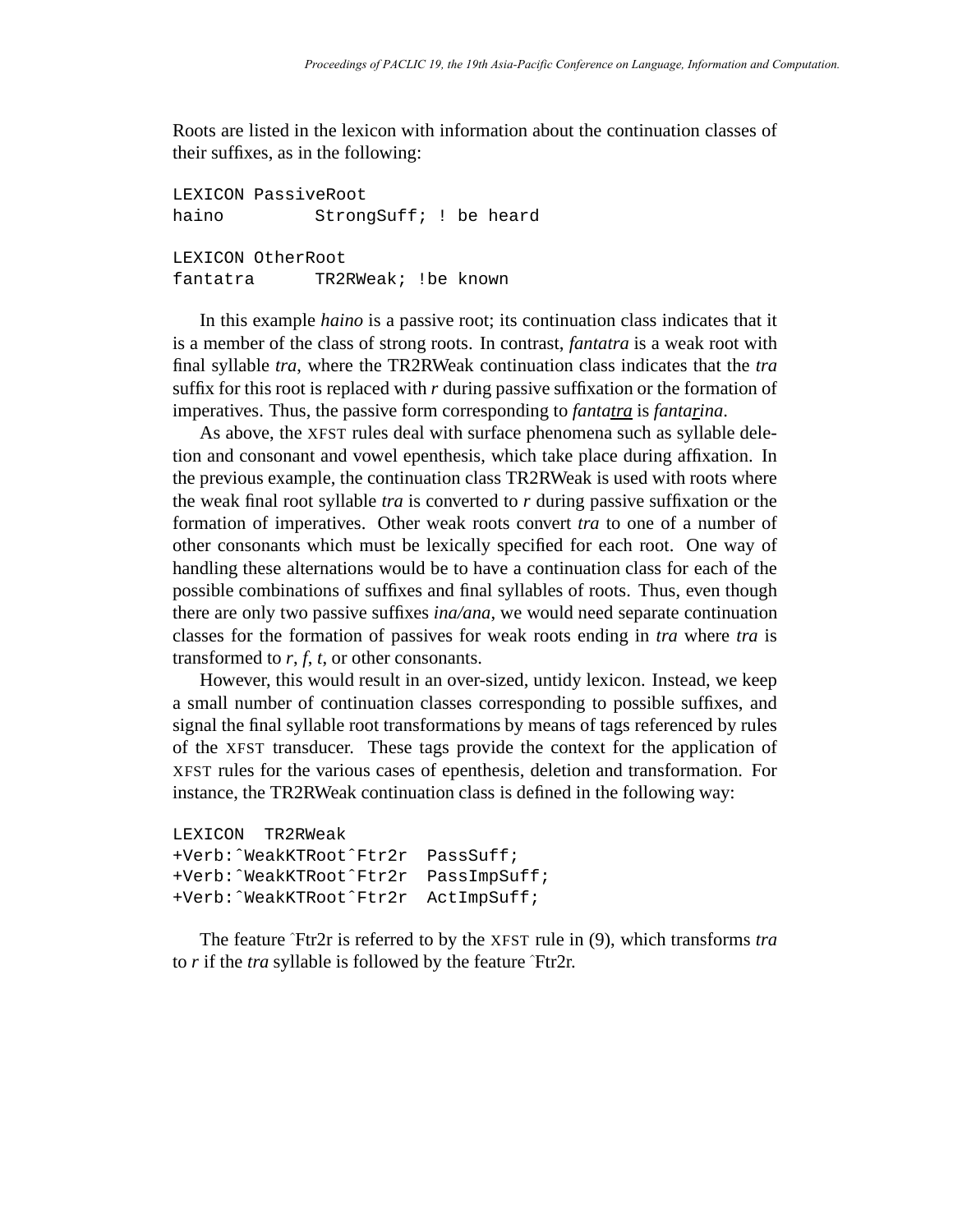(9)  $[t r a] \rightarrow r \parallel$   $\text{Ftr2r}$ 

This rule applies after removal of the tag ~WeakKTRoot, which separates the root from the ˆFtr2r tag in the Lower string of the LEXC transducer. Directly after the application of this rule, the rule to remove the tag  $\text{Tr}2r$  applies, preventing its appearance in the surface string and its interference with the application of other rules. Similar rules cater for alternations with prefixation, passive and imperative formation.

Features are an efficient way of modelling local morphological dependencies and alternations. However, in the morphology of Malagasy verbs there are long distance dependencies which cannot be modelled by standard FST techniques. For instance, there are roots which can form the passive in either *ana* or *ina* but not both. Thus, we want *fantarina* and not *fantarana* to be recognised as the correct passive form of *fantatra*. This is a problem both in recognition and generation as we do not want our rules to accept or generate incorrect forms. A tag could be added to the root *fantatra* to exclude the passive formation in *ana*, but the tag may be separated from the position of *ina/ana* by other morphemes and tags during passive formation.

For example, if we decided to implement the lexical preference for passive suffixation in *-ina* rather than *-ana* as a feature, the lexical entry for *fantatra* in the lexicon would be accompanied by a featureˆFpassi on the surface level as bellow.

```
LEXICON OtherRoot
<{fantatra} 0:ˆFpassi> TR2RWeak;
```
However, this means that when the features ^WeakKTRoot^Ftr2r are added by the continuation class TR2RWeak, they are not immediately next to the root but rather ˆFpassi stands in the way. As a result the rule (9) above for the transformation of the weak syllable *-tra* to *-r*, which precedes passive suffixation, cannot apply.

Fortunately, XFST allows for the treatment of such dependencies by the use of flag diacritics, non-FST handles which can store information that is not compiled into the FST. This information is used in the interpretation phase, when a certain phrase is being analysed or generated. We use flag diacritics to store root-specific information, and therefore they are entered together with the lexical entry for the root. However, because they do not take effect until the interpretation phase they do not interfere with the XFST rules. Thus, the lexical entry for *fantatra* in the previous section becomes: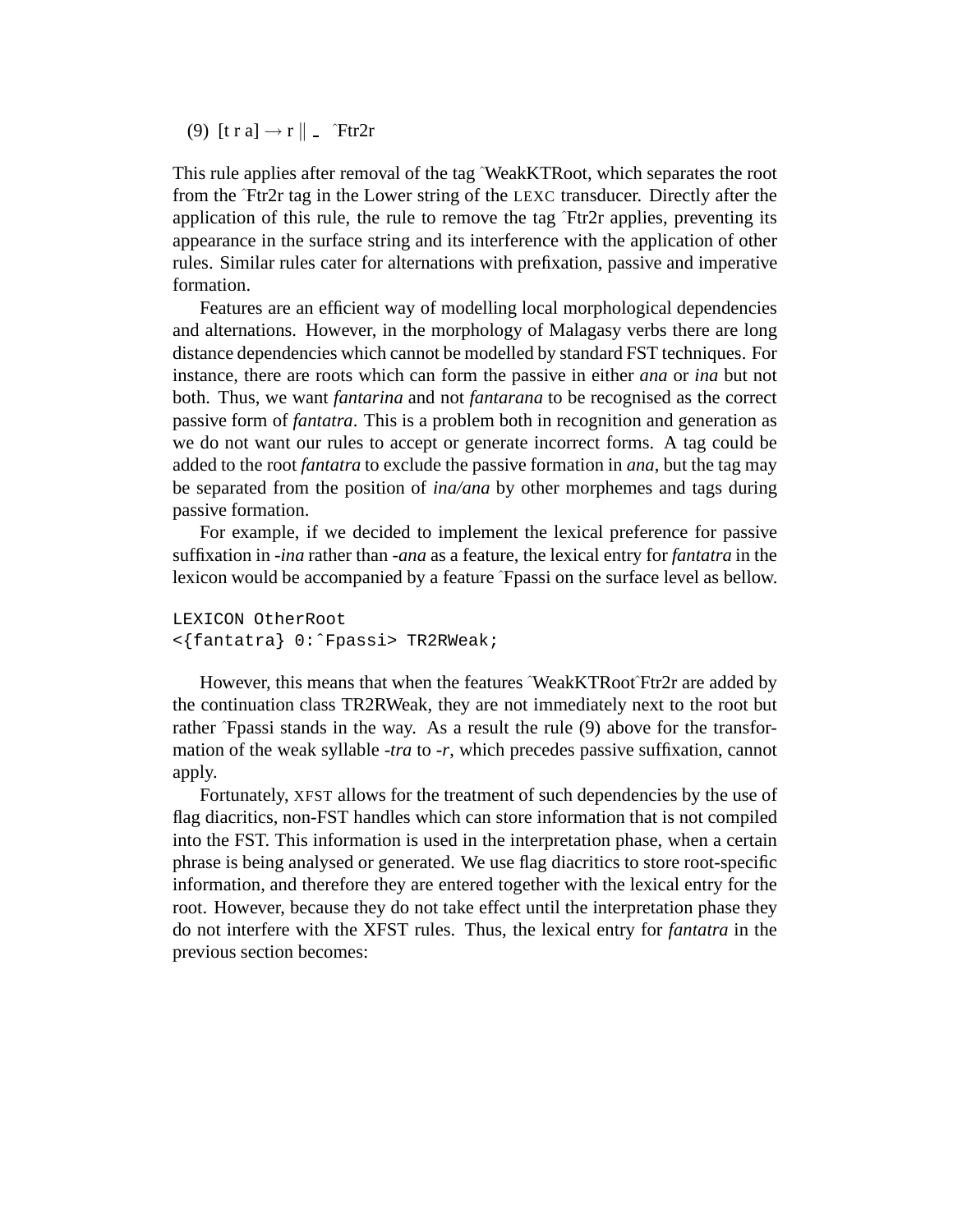```
LEXICON OtherRoot
<{fantatra} @U.PASS.I@> TR2RWeak;
```
This information associates the feature PASS with the value I for this root, and ensures that the root *fantatra* takes a passive in *ina* and not in *ana*. This is coupled with flag diacritics for the passive suffixes:

```
LEXICON PassaSuff
\leftarrowPassa:a 0:n 0:a @U.PASS.A@> #;
LEXICON PassiSuff
<+Passi:i 0:n 0:a @U.PASS.I@> #;
```
The passive suffix *ina* is defined as specifying the value I for the feature PASS, while the suffix *ana* specifies the value A for the same feature. Whenever flag diacritics meet, they must match; therefore the form *fantarana* is not accepted, as the flag diacritics of *ana* do not match the flag diacritics of *fantatra*.

We also make use of P-type and R-type flag diacritics to model long distance dependencies between verbal and nominal affixes. In Malagasy, verbs may be formed from roots which are lexically nouns or adjectives. For example, the noun root *halatra* 'theft' is specified with the continuation class NTR2RWeak. At this point, nominal or verbal suffixes may be added. To avoid incorrect combinations, we require a previous flag NOUN or VERB to have been set to positive.

The continuation classes together with the rules and flag diacritics give a general model for the construction of different verb forms. In our analysis of Malagasy verbal morphology, there are many exceptions to be taken into account which render the task of modelling verb morphology non-trivial. For instance, a root may not accept a certain prefix or suffix, or the transformation it undergoes during affixation may not correspond perfectly to its overall continuation class. These exceptions can be handled by more sophisticated flag diacritics, and we anticipate that in the final version of the system, each entry may be accompanied by several flag diacritics. Our current model overgenerates: for example, roots need to be marked for their behaviour during active *an* prefixation. A particular instance would be that of the root *voly*, whose initial consonant undergoes b>v transformation to become present tense *mamboly* (m+an+voly).

As noted by Beesley and Karttunen (2003), more general cases can be ruled out by means of filters, sets of rules that apply on the lexical level – that is, on the Upper side of the LEXC transducer. Such filters can be used to exclude groups of continuation classes from combining with a certain affix or can merge together